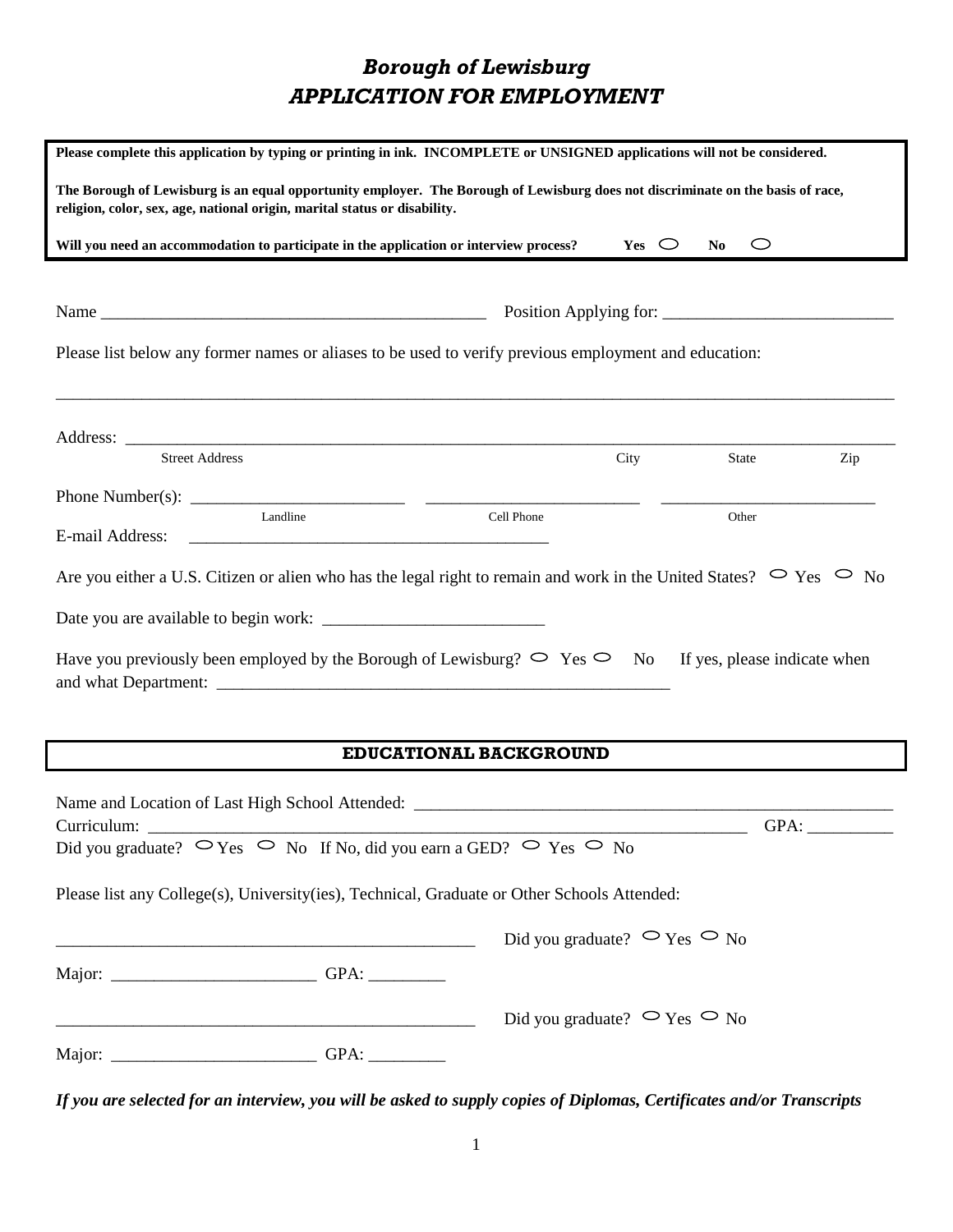|  | <b>MILITARY EXPERIENCE</b> |
|--|----------------------------|
|--|----------------------------|

┃

I

|                                                                                                                                                                                                                                                                                                                   | Please Attach DD214, if applicable |  |  |
|-------------------------------------------------------------------------------------------------------------------------------------------------------------------------------------------------------------------------------------------------------------------------------------------------------------------|------------------------------------|--|--|
| LICENSES AND PROFESSIONAL CERTIFICATES                                                                                                                                                                                                                                                                            |                                    |  |  |
|                                                                                                                                                                                                                                                                                                                   |                                    |  |  |
| Please list any other licenses or professional certificates including type, issuing authority, date issued, expiration date and<br>certificate/license number:                                                                                                                                                    |                                    |  |  |
|                                                                                                                                                                                                                                                                                                                   |                                    |  |  |
| Has your professional license(s) and/or certificate(s) ever been suspended, revoked or have you been placed on probation?<br>$\circ$ Yes $\circ$ No If Yes, please indicate date and reason:                                                                                                                      |                                    |  |  |
|                                                                                                                                                                                                                                                                                                                   | <b>GENERAL INFORMATION</b>         |  |  |
| Have you ever been convicted of a felony? $\circ$ Yes $\circ$ No                                                                                                                                                                                                                                                  |                                    |  |  |
| Have you ever been convicted of a misdemeanor? $\circ$ Yes $\circ$ No<br>If you answered yes to either of the above questions, please fully describe the criminal conviction(s) listing the nature of<br>the offense and the date of occurrence. A conviction may not disqualify you, but a false statement will. |                                    |  |  |
|                                                                                                                                                                                                                                                                                                                   |                                    |  |  |
|                                                                                                                                                                                                                                                                                                                   |                                    |  |  |
| Have you ever been discharged from a job? $\circ$ Yes $\circ$ No If yes, please explain fully:                                                                                                                                                                                                                    |                                    |  |  |
|                                                                                                                                                                                                                                                                                                                   |                                    |  |  |
| Can you perform the essential functions of the position for which you are applying? $\circ$ Yes $\circ$ No                                                                                                                                                                                                        |                                    |  |  |
| $\circ$ $_{\text{Yes}}$ $\circ$ $_{\text{No}}$<br>Do you have any relatives working for the Borough of Lewisburg? If yes, who?                                                                                                                                                                                    |                                    |  |  |
|                                                                                                                                                                                                                                                                                                                   |                                    |  |  |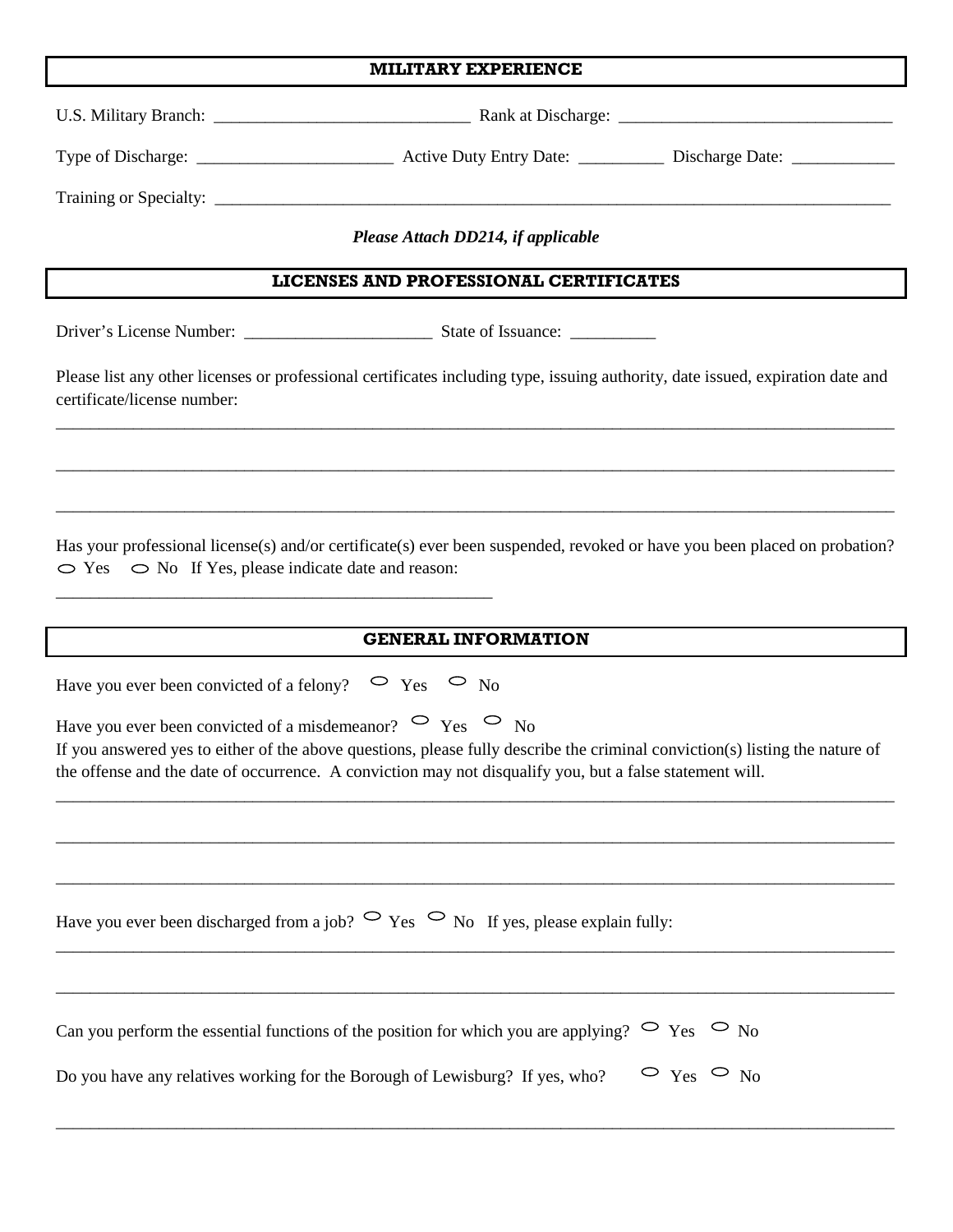### **EMPLOYMENT EXPERIENCE**

Please list all previous employment for the past ten (10) years. You may attach a separate sheet of paper, if necessary. Please make sure all attached sheets contain your name at the top of each sheet.

| <b>Employer Name:</b>                             |  |                                                                                                                        | Phone No.                                                                                                                                                                                                                            |
|---------------------------------------------------|--|------------------------------------------------------------------------------------------------------------------------|--------------------------------------------------------------------------------------------------------------------------------------------------------------------------------------------------------------------------------------|
| <b>Employer Address:</b>                          |  |                                                                                                                        |                                                                                                                                                                                                                                      |
| Responsibilities:                                 |  |                                                                                                                        | <u> 1989 - Johann Stoff, deutscher Stoff, der Stoff, der Stoff, der Stoff, der Stoff, der Stoff, der Stoff, der S</u>                                                                                                                |
| Reason for Leaving:                               |  |                                                                                                                        | <u> 1989 - Andrea San Andrea San Andrea San Andrea San Andrea San Andrea San Andrea San Andrea San Andrea San An</u>                                                                                                                 |
| <b>Starting Salary:</b>                           |  |                                                                                                                        |                                                                                                                                                                                                                                      |
| <b>Employer Name:</b><br><b>Employer Address:</b> |  | <u> 1989 - Johann John Stone, mensk politik (f. 1989)</u>                                                              | <u>Phone No Phone No Phone No Phone No Phone No Phone No Phone No Phone No Phone No Phone No Phone No Phone No Phone No Phone No Phone No Phone No Phone No Phone No Phone No Phone No Phone No Phone No Phone No Phone No Phone</u> |
| Responsibilities:                                 |  |                                                                                                                        | ,我们也不能在这里的人,我们也不能在这里的人,我们也不能在这里的人,我们也不能在这里的人,我们也不能在这里的人,我们也不能在这里的人,我们也不能在这里的人,我们也                                                                                                                                                    |
| Reason for Leaving:                               |  |                                                                                                                        |                                                                                                                                                                                                                                      |
| <b>Starting Salary:</b>                           |  |                                                                                                                        |                                                                                                                                                                                                                                      |
| <b>Employer Name:</b><br><b>Employer Address:</b> |  |                                                                                                                        |                                                                                                                                                                                                                                      |
| Responsibilities:                                 |  |                                                                                                                        |                                                                                                                                                                                                                                      |
| Reason for Leaving:                               |  | <u> 1989 - Johann John Stone, markin bashkar (b. 1989)</u>                                                             |                                                                                                                                                                                                                                      |
| <b>Starting Salary:</b>                           |  | Final Salary:                                                                                                          |                                                                                                                                                                                                                                      |
| <b>Employer Name:</b><br><b>Employer Address:</b> |  | <u> 2008 - Jan Barnett, mars ann an Carl ann an Carl an Carl ann an Carl ann an Carl ann an Carl ann an Carl ann a</u> |                                                                                                                                                                                                                                      |
| Responsibilities:                                 |  |                                                                                                                        |                                                                                                                                                                                                                                      |
| Reason for Leaving:                               |  |                                                                                                                        |                                                                                                                                                                                                                                      |
| <b>Starting Salary:</b>                           |  | Final Salary:                                                                                                          |                                                                                                                                                                                                                                      |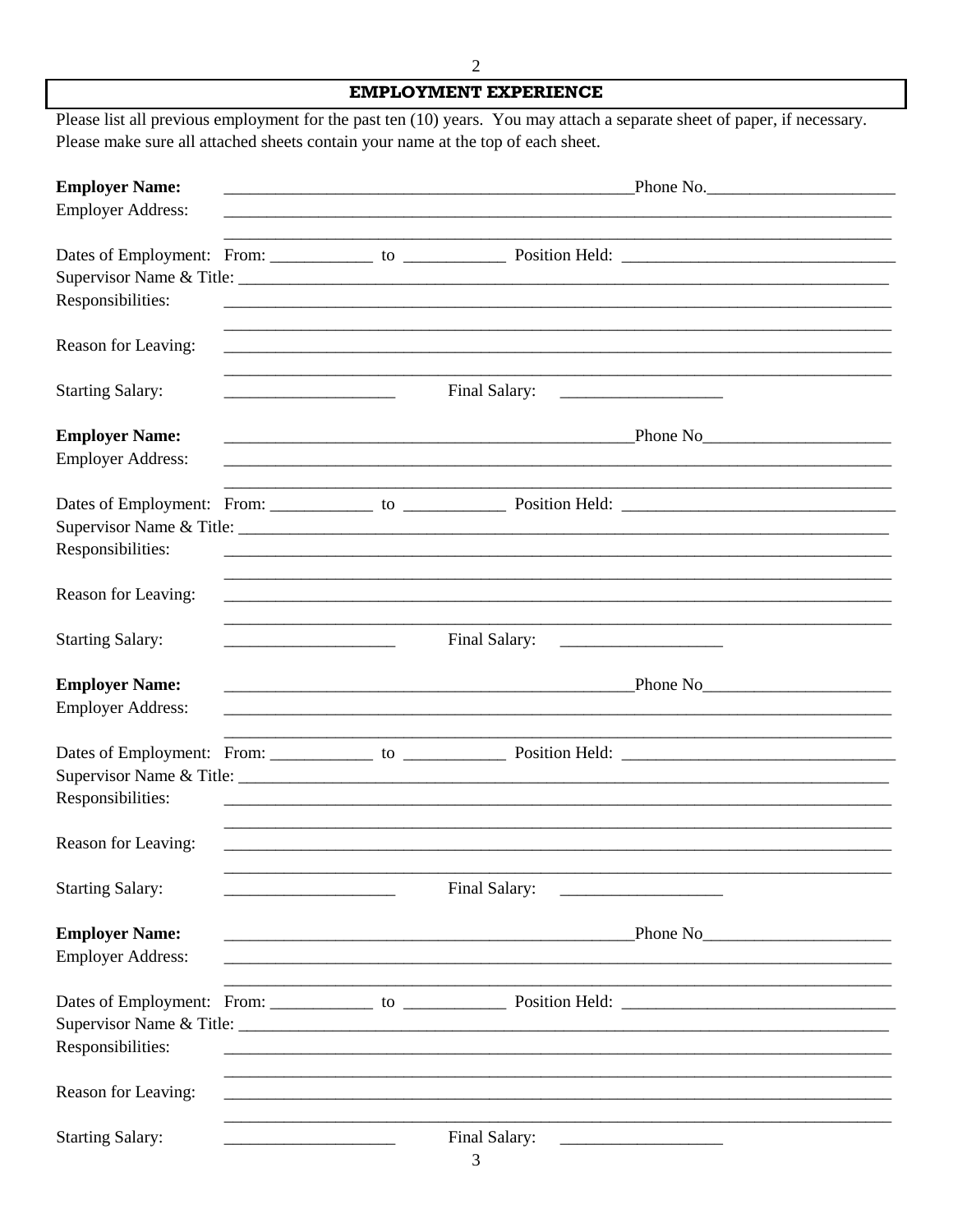#### **PROFESSIONAL REFERENCES:**

| Name: |  |
|-------|--|

### **PERSONAL REFERENCES:**

Please list at least three (3) individuals who you have known for at least three (3) years (do not list relatives):

| Name: | <u> 1990 - Jan James James James James James James James James James James James James James James James James J</u> |                 |
|-------|----------------------------------------------------------------------------------------------------------------------|-----------------|
| Name: |                                                                                                                      |                 |
| Name: |                                                                                                                      | Contact Number: |
| Name: |                                                                                                                      |                 |

Please indicate if you authorize a representative of the Borough of Lewisburg to contact the professional and personal references you have listed above:

 $\circ$   $_{\text{Yes}}$   $\circ$   $_{\text{No}}$ 

The information you provide on this application is subject to verification. Falsification or misrepresentations may disqualify you from consideration for employment or, if hired, may be grounds for termination at a later date. Do you want to be informed before we contact your present employer?

 $\supset$  Yes  $\supset$  No